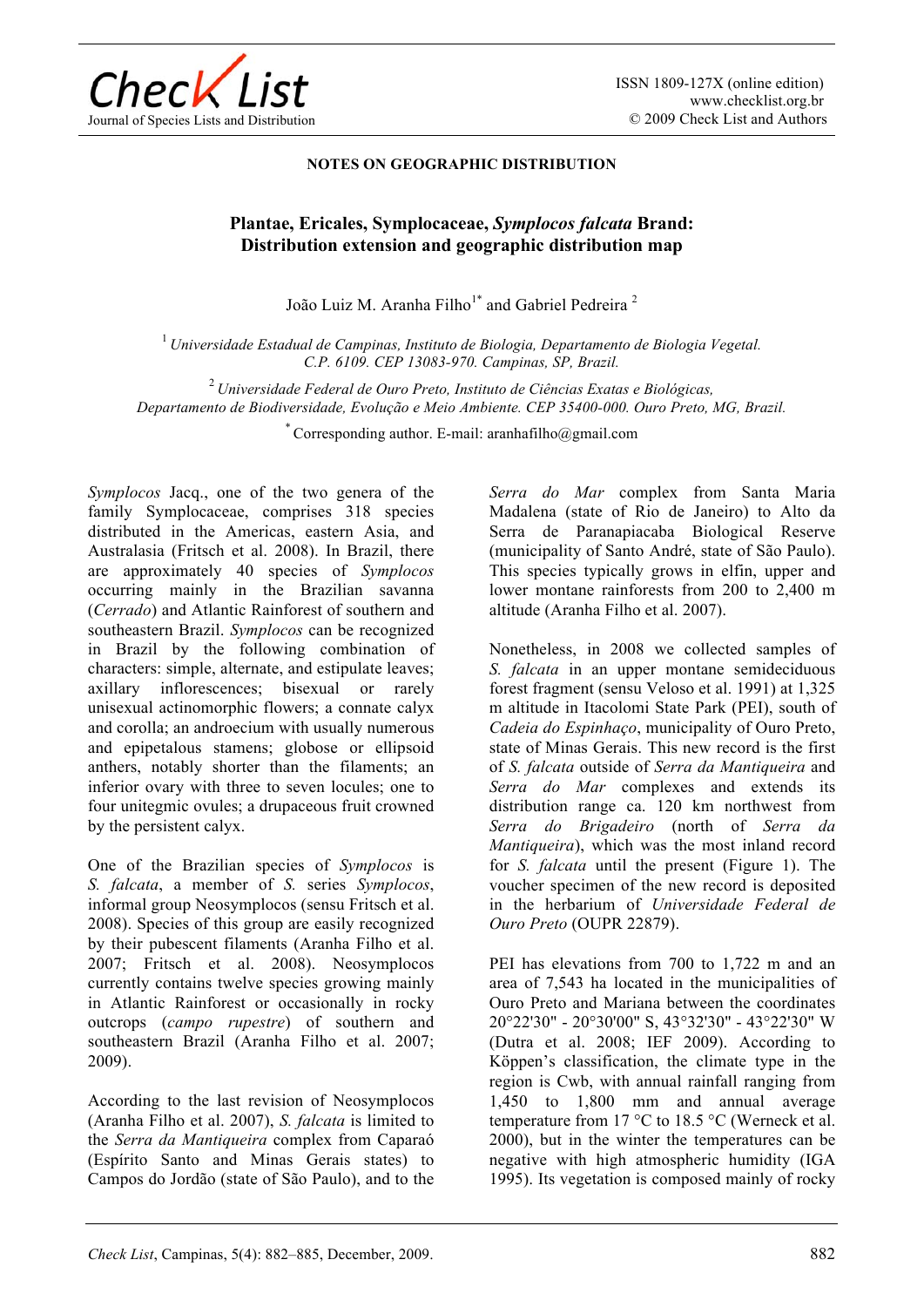outcrops and semideciduous montane forest (Dutra et al. 2008). Although *S. falcata* grows in an upper montane semideciduous forest in PEI (as previously mentioned), the fragment where we collected it has typical species of upper montane rainforest (Meira Neto et al. 1989; Oliveira-Filho and Fontes 2000), such as *Aniba firmula* and *Nectandra nitidula* (Lauraceae), *Myrceugenia alpigena* and *Myrcia laruotteana* (Myrtaceae), *Araucaria angustifolia* (Araucariaceae), *Clethra scabra* (Clethraceae), *Drimys brasiliensis*  (Winteraceae), *Geonoma schottiana* (Arecaceae), *Ludwigia anastomosans* (Onagraceae), *Miconia chartacea* (Melastomataceae), *Podocarpus lambertii* (Podocarpaceae), *Schefflera calva* (Araliaceae), and *Tetrorchidium parvulum*  (Euphorbiaceae). Moreover, some families that occur in that fragment, such as Aquifoliaceae, Asteraceae, Cyatheaceae, Lauraceae, Solanaceae, Melastomataceae and Myrsinaceae are significant component of upper montane rainforest vegetation (Oliveira-Filho and Fontes 2000).

We predict that *S. falcata* will be found near Ouro Preto (e.g. municipalities of Barão de Cocais, Belo Horizonte, Itabirito, and Mariana), southeastern *Quadrilátero Ferrífero*. This is because this region is mountainous, with deep valleys and steep slopes which defines the conformation, speed and flow of drainage, and allows the creation of environmental conditions for the development and maintenance of the upper montane rainforest, typical habitat of *S. falcata*.

Among Neosymplocos species, *S. falcata* is characterized by branchlets sparse to densely sericeous / tomentose, hirsute or strigose; young leaves densely sericeous / tomentose or strigose; mature leaves glabrous or glabrate, but always with the blade visible through the indument; bracts and calyx densely ferrugineous-pubescent; young fruit with calyx lobes densely ferrugineouspubescent; and mature fruit cylindrical or subcylindrical and 8-10 mm long.



**Figure 1.** Altitudinal distribution map of *Symplocos falcata*. Brown circles represent the previous known distribution; blue circle represents the type locality; and red circle represents the present record (ES - state of Espírito Santo; MG - state of Minas Gerais; RJ - state of Rio de Janeiro; SP - state of São Paulo).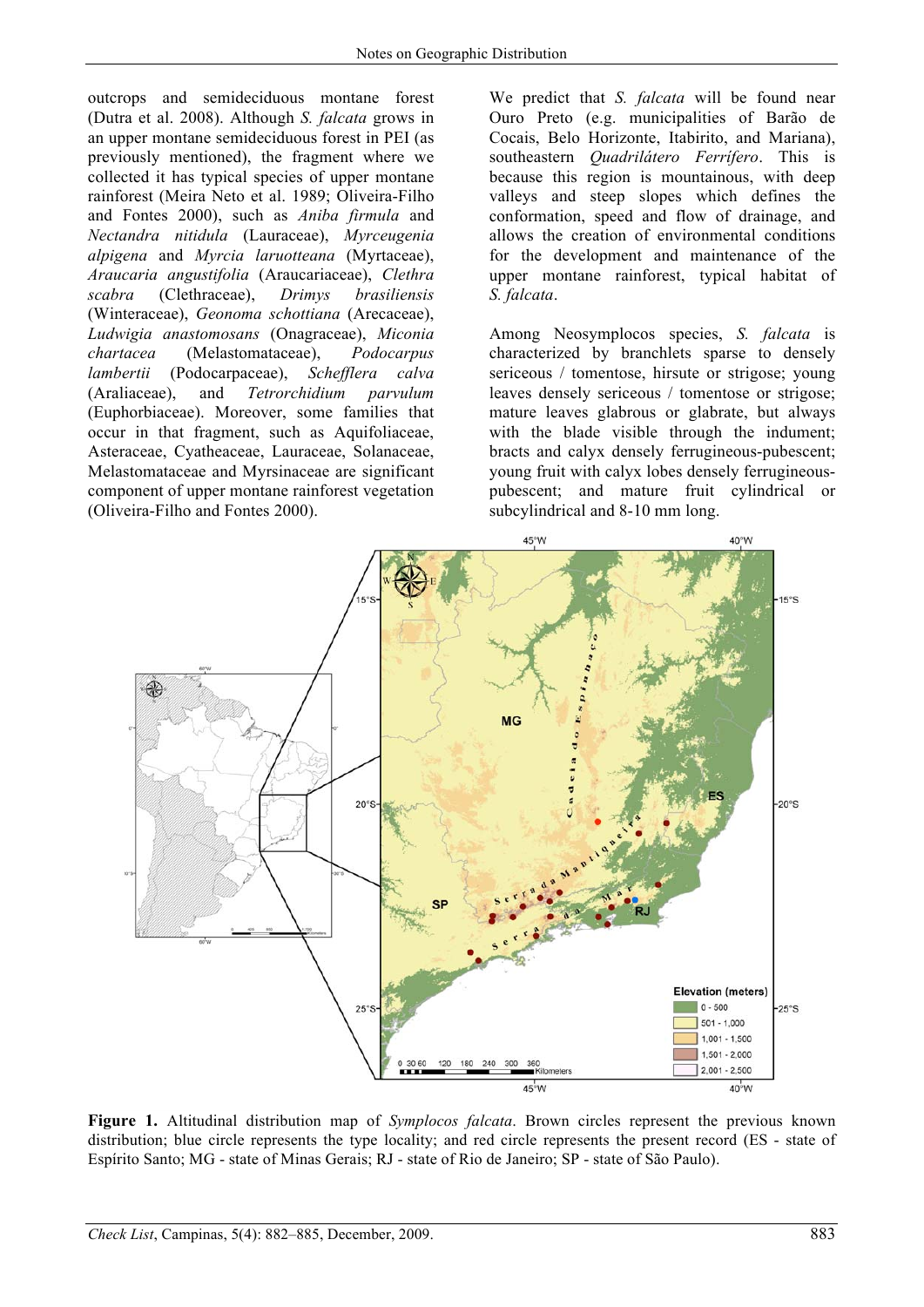Both stamen orientation and anther color are important for Neosymplocos taxonomy. Typically, *S. falcata* has stamens that are erect to slightly curved inward with greenish to whitish anthers (Aranha Filho et al. 2007). Specimens from PEI, however, have stamens that are strongly curved inward and yellowish anthers, characteristics otherwise unknown to the species. These floral variations are unlikely to result from environmental factors because there would be differences also on the inflorescence structure and/or leaf morphology, but *S. falcata* from PEI matches *S. falcata* collected elsewhere in all other morphological aspects. Due to the specificity between flowers and pollinators, floral differences within a species or among phylogenetically related species are almost exclusively a genetic variation and not environmentally influenced (Cardim et al. 2001). Thus, the floral differences we found suggest that the population of *S. falcata* from PEI is genetically different from other populations of this species.

Alternatively, the isolated pattern of floral variation in the population from PEI may be nearly a result of sampling error. In Neosymplocos, both stamen orientation (erect to strongly curved inward) and anther color (whitish, greenish or yellowish) are modified after the drying process and it is almost impossible to see the states of such characters in dried specimens. Thus, in order to observe the states of these two characters, it is necessary to observe the plant *in situ*. Aranha Filho et al. (2007) described the stamen orientation and anther color based only on two populations of *S. falcata*: one in Camanducaia (state of Minas Gerais) and one in Caparaó (state of Espírito Santo).

Mining, metallurgical industries, and urban expansion (among other activities) play an important role in the environment degradation of the region of Ouro Preto, especially in deforestation and contamination by toxic products (Teixeira 1983; Pimentel et al. 2003; Varejão et al. 2009). Therefore, the occurrence of *S. falcata*  in a state park helps to protect the only population so far known outside the *Serra da Mantiqueira* and *Serra do Mar* complexes.

**Acknowledgements:** J. L. M. Aranha Filho is grateful to *Conselho Nacional de Desenvolvimento Científico e Tecnológico* (CNPq) for a Ph.D. grant and the Lakeside Foundation for support during an eight-month research visit to the California Academy of Sciences. G. Pedreira is grateful to *Coordenação de Aperfeiçoamento de Pessoal de Nível Superior* (CAPES) for a Masters grant. We are in debt to *Instituto Estadual de Florestas-MG* (IEF) for the permit to collect botanical samples in Itacolomi State Park; Marcela Alvear for helping us with the distribution map; Peter W. Fritsch, Julio A. Lombardi, and an anonymous reviewer for helpful comments on the manuscript.

**————————————————** 

**————————————————** 

## **Literature cited**

- Aranha Filho, J.L.M., P.W. Fritsch, F. Almeda and A.B. Martins. 2007. A revision of *Symplocos* Jacq. section *Neosymplocos* Brand (Symplocaceae). Proceedings of the California Academy of Sciences, ser. 4, 58: 407-446.
- Aranha Filho, J.L.M., R. Bertoncello, P.W. Fritsch, F. Almeda and A.B. Martins. 2009. *Symplocos atlantica* (Symplocaceae), a new species from the Atlantic Rain Forest of Brazil. Harvard Papers in Botany 14: 101-104.
- Cardim, D.C., L.A. Carlini-Garcia, M. Mondin, M. Martins, E.A. Veasey and A. Ando. 2001. Variabilidade intra-específica em cinco populações de *Oncidium varicosum* Lindl. (Orchidaceae – Oncidiinae) em Minas Gerais. Revista Brasileira de Botânica 24 (4 Suppl.): 553-560.
- Dutra, V.F., F.C.P. Garcia and H.C. de Lima. 2008. Caesalpinioideae (Leguminsae) nos campos rupestres do Parque Estadual do Itacolomi, MG, Brasil. Acta Botanica Brasilica 22: 547-558.
- Fritsch, P.W., L.M. Kelly, Y. Wang, F. Almeda and R. Kriebel. 2008. Revised infrafamilial classification

of Symplocaceae based on phylogenetic data from DNA sequences and morphology. Taxon 57: 823- 852.

- IEF (Instituto Estadual de Florestas/MG). 2009. Parque Estaduais de Minas Gerais. Eletronic database accessible at http://www.ief.mg.gov.br/areasprotegidas/parques-estaduais. Instituto Estadual de Florestas, Belo Horizonte, Brazil. Captured on 4 August 2009.
- IGA (Instituto de Geociências Aplicadas). 1995. Desenvolvimento ambiental de Ouro Preto – micro bacia do Ribeirão do Funil. Belo Horizonte: Secretaria de Estado de Ciência, Tecnologia e Meio Ambiente de Minas Gerais/CETEC. 363p.
- Meira Neto, J.A.A., L.C. Bernacci, M.T. Grombone, J.Y. Tamashiro and H.F. Leitão-Filho 1989. Composição florística da floresta semidecídua de altitude do Parque Municipal da Grota Funda (Atibaia, estado de São Paulo). Acta Botanica Brasilica 3: 51-74.
- Oliveira-Filho, A.T. and M.A.L. Fontes. 2000. Patterns of floristic differentiation among Atlantic Forests in